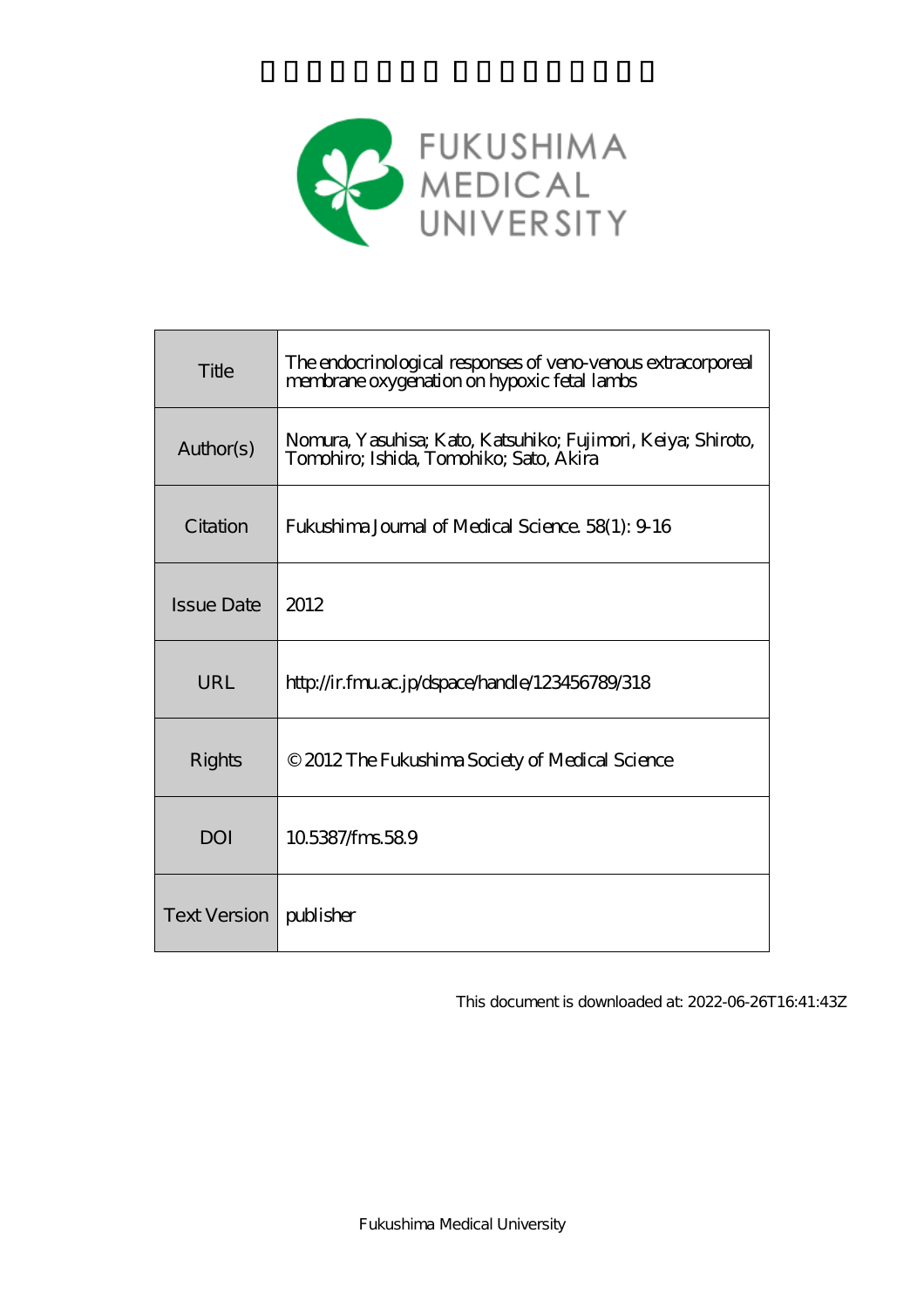**[Original Article]**

# THE ENDOCRINOLOGICAL RESPONSES OF VENO-VENOUS **EXTRACORPOREAL MEMBRANE OXYGENATION ON HYPOXIC FETAL LAMBS**

# YASUHISA NOMURA, KATSUHIKO KATO, KEIYA FUJIMORI, TOMOHIRO SHIROTO, TOMOHIKO ISHIDA and AKIRA SATO

*Department of Obstetrics and Gynecology, School of Medicine, Fukushima Medical University*

(Received September 16, 2011, accepted December 5, 2011)

# **Abstract** :

 **Objective** : The purpose of this study was to observe endocrinological responses of venoarterial and veno-venous extracorporeal membrane oxygenation (V-A and V-V ECMO) to support fetal oxygenation in utero.

 **Methods** : An ECMO system with a centrifugal pump was applied to six chronically instrumented fetal lambs, at 126- 134 days of gestation. Blood was obtained through a double-lumen catheter inserted into the right atrium. After oxygenation, the blood was returned through a single-lumen catheter into either the carotid artery (veno-arterial ; V-A ECMO) or the right atrium (V-V ECMO). After fetal hypoxia had been experimentally produced, V-A ECMO or V-V ECMO was instituted to maintain fetal oxygenation. We compared fetal blood gases and concentrations of atrial natriuretic peptide (ANP), epinephrine and norepinephrine with both routes of ECMO.

 **Results** : Fetal carotid artery pH did not change during hypoxemia, but decreased after instituting V-A ECMO and V-V ECMO. After instituting V-A ECMO or V-V ECMO for 30 min, oxygen partial pressure (pO2) in the fetal cranial carotid artery recovered from the hypoxic level. The ANP concentration in V-V ECMO was significantly lower than that in V-A ECMO. Fetal serum epinephrine and norepinephrine concentrations significantly increased in association with hypoxic stimulation. There was a further increase in fetal serum epinephrine concentration after instituting V-A ECMO. No significant difference in concentration was found after instituting V-V ECMO from that of after the institution of V-A ECMO.

 **Conclusions** : This study suggested that V-V ECMO may possibly be less invasive than V-A ECMO for fetal heart, because ANP, a cardiac distress index, was lower in V-V ECMO than in V-A ECMO.

**Key words** : Extracorporeal membrane oxygenation (ECMO), hypoxia, fetus, sheep, atrial natriuretic peptide (ANP)

# **Introduction**

Extracorporeal membrane oxygenation (ECMO) was first used in the treatment of newborn babies in  $1976<sup>1</sup>$ . Since then, ECMO has rapidly been developed for the management of respiration/circulation assistance in severe meconium aspiration syndrome

and diaphragmatic hernia in neonatal medicine<sup>2)</sup>. However, few studies have been conducted on intrauterine ECMO systems for fetal-placental circulation in fetuses. There have been two reports by Murata and coworkers where they prepared chronic fetal sheep experiment models in which the mothers were kept under hypoxic conditions to institute

野村泰久,加藤克彦,藤森敬也,白戸智洋,石田友彦,佐藤 章 Corresponding author : Yasuhisa Nomura MD E-mail address : nomura@fmu.ac.jp

https://www.jstage.jst.go.jp/browse/fms http://www.fmu.ac.jp/home/lib/F-igaku/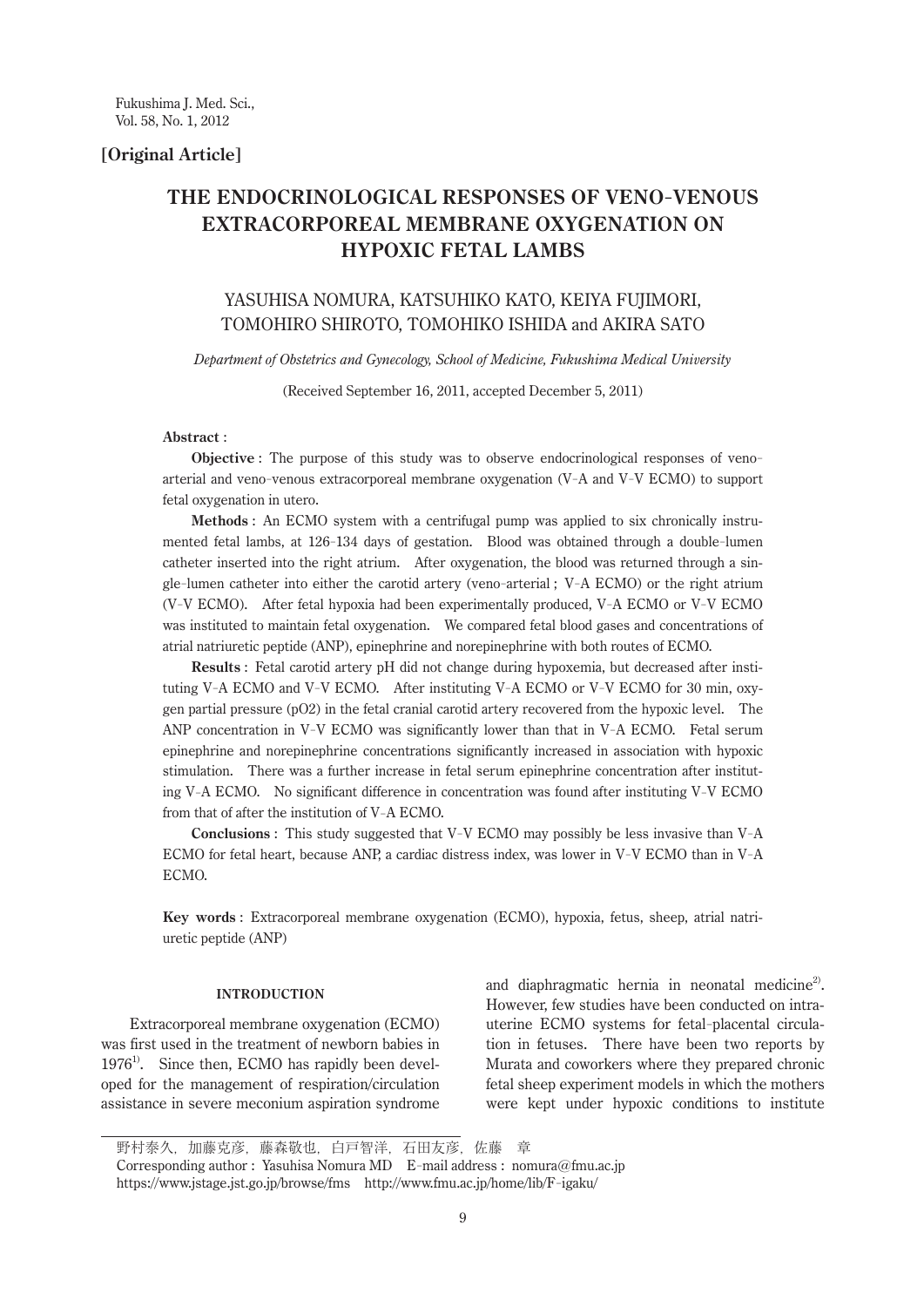veno-arterial (V-A) ECMO. Blood was obtained from the fetal right atrium and oxygenated blood was returned to the caudal carotid artery, contributing to the improvement in fetal oxygen concentrations<sup>3,4)</sup>. Recently, a less invasive method of venovenous (V-V) ECMO, which is performed with one double lumen catheter placed into the right atrium via the right jugular vein to obtain and return blood, has been applied to newborn babies in clinical settings<sup>5,6</sup>. We believe that V-V ECMO is a less traumatic system than V-A ECMO because the former uses a single double lumen catheter. V-V ECMO is reportedly a useful treatment when applied to fetuses as it provides sufficient oxygenation of the myocardia and physiologic hemodynamics<sup>7</sup>. It has been indicated that fetal-placental circulation involves various vasoconstrictors, vasodilators, and stress hormones. Moreover, fetal atrial natriuretic peptide (ANP), epinephrine and norepinephrine have reportedly increased in fetal hypoxic conditions<sup>8,9)</sup>. We therefore examined the impact of V-V ECMO on fetal endocrinal kinetics, fetal arterial blood gas, fetal heart rate, and fetal blood pressure in fetal-placental circulation.

#### **Material and Methods**

#### *Animal preparation*

The present study was carried out under the control of the Animal Research Committee in accordance with The Guidelines on Animal Experiments in Fukushima Medical University. Studies were carried out at Fukushima Medical University, Fukushima, Japan, using six pregnant Suffolk sheep of known gestational age. The sheep were maintained in an air-conditioned room and given free access to food and water. Surgery was performed from 125 to 133 days gestation (full term  $=145$ days) after a 24 h maternal fast. Anesthesia was induced with atropine sulfate (1 mg per body) and xylazine (0.2 mg/kg) intramuscularly and was maintained with ketamine (3 mg/kg) intravenously at 30 min intervals. Using aseptic techniques, a midline skin incision was made. The fetal head was delivered through a hysterotomy incision and covered with a surgical glove filled with warm saline. A pair of stainless steel electrodes attached to polyvinyl chloride-coated stainless steel wires (Cooner, Chatsworth, CA, USA), were placed on the fetal trunk for the fetal electrocardiogram (FECG). The fetal heart rate (FHR) was obtained from the FECG. A 12- Fr Teflon double-lumen catheter (Bard Access System Ltd, Salt Lake City, UT, USA) was inserted caudally into the right jugular vein through an incision in the fetal neck until the tip of the catheter entered the right atrium under ultrasound guidance. The left carotid artery was isolated and a 9- Fr Teflon single-lumen catheter (Bard Access System Ltd) was threaded caudally. Polyvinyl chloride catheters (1.7 mm OD and 0.9 mm ID ; Imamura Co., Tokyo, Japan) were threaded into the left carotid artery cranially and the right brachial artery ; then inserted into the amniotic cavity and maternal femoral artery and vein to obtain maternal blood to pre-fill the ECMO circuit. A polyvinyl chloride catheter (4.7 mm OD and 3.5 mm ID ; Imamura Co.) was also introduced into the maternal trachea by way of an aseptic midline ventral neck incision. Fetal catheters, electrodes and maternal femoral catheters were exposed through an incision in the left flank of the mother.

 After surgery and before initiating the experiments, 1 g flomoxef sodium (Shionogi & Co., Ltd, Osaka, Japan) was administered to the mother through the femoral vein catheter every 12 h. The animals were allowed to recover for at least 24 h after surgery. Experiments were performed on the fetuses from 126 to 134 days of gestation.

# *Extracorporeal membrane oxygenation circuit*

 We used a membrane oxygenator (MERA Silox S 0.5 ; Mera, Tokyo, Japan) with a heat exchanger for our ECMO system (550 Bio-console ; Medtronic Bio-medicus Inc., MN, USA). Before the experiments, the entire ECMO circuit was pre-filled with 200 ml of heparinized maternal blood using a centrifugal pump (HPM-15, priming volume 25 ml; Nikkiso Ltd, Tokyo, Japan). The blood was warmed to between 38°C and 39°C with a heat exchanger. Blood flow rates (in ml/min) were determined with an in-line electromagnetic flow sensor (T206 ; Transonic Systems Inc., Ithaca, NY, USA). Heparin was continuously infused into the circuit to prevent coagulation, and the fetal activating clotting time was monitored frequently with a Hemochron model 801 (International Technidyne Co., Edison, NJ, USA). The fetal activating clotting time was maintained at approximately 300 s to prevent clot formation within the circuit. At the beginning of the experiments, prostaglandin E1 (Mitsubishi Pharma Co., Osaka, Japan) was given to the fetus by intravenous bolus injection (15 micrograms), followed by a bolus injection at the beginning of each ECMO system to maintain the patency of the ductus arteriosus.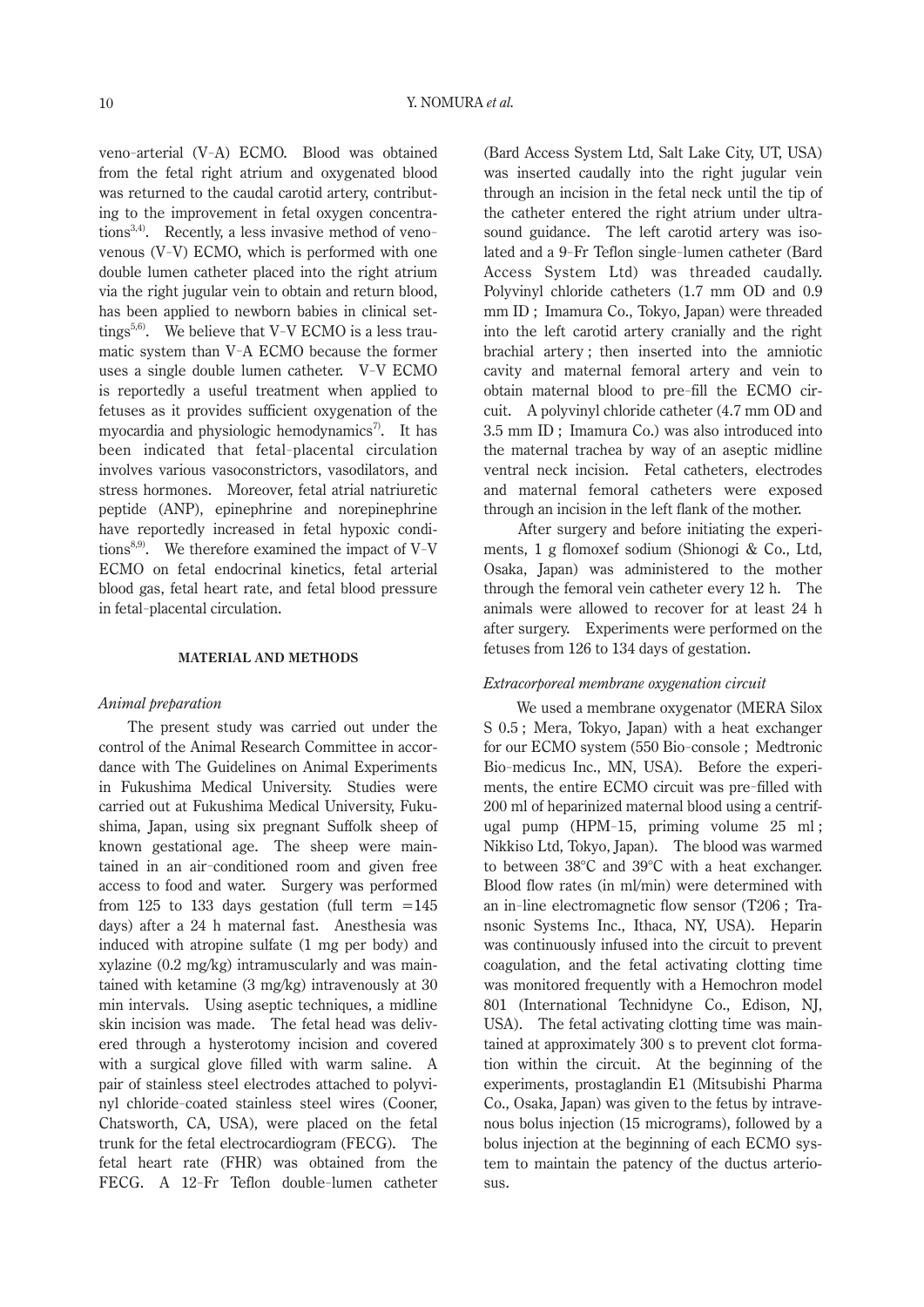# *Experimental protocol* (Fig. 1)

The blood in the ECMO circuit was obtained through a 12- Fr Teflon double-lumen catheter inserted into the right fetal atrium. After oxygenation, the blood was returned through a 9- Fr Teflon single-lumen catheter in the fetal carotid artery (V-A ECMO ; blood flow 50- 60 ml/min, Fig. 2) or the second lumen of the double-lumen catheter in the right fetal atrium (V-V ECMO ; blood flow 50- 60 ml/min, Fig. 3)7). Oxygen and compressed air were mixed and flowed at 1 l/min to ventilate the membrane.

After non-hypoxic control (baseline control),



collection time. Fig. 1. Experimental protocol. V-A ECMO, right atrium to carotid artery extracorporeal membrane oxygenation ; V-V ECMO, right atrium to the right atrium extracorporeal membrane oxygenation. Arrow sign ; blood

blood samples had been drawn for blood gas and endocrinological analysis, fetal hypoxia was induced by nitrogen infusion at 3.5- 5.0 l/min into the maternal trachea catheter, which lowered the maternal fraction inspiratory oxygen  $(FiO2)^{10}$ . We regulated nitrogen flow to maintain fetal arterial oxygen partial pressure (pO2) at approximately 12 mmHg. After 30 min of fetal hypoxia, V-A ECMO was instituted for 30 min to maintain fetal oxygenation. Subsequently, V-A ECMO was switched to V-V ECMO, and the same blood samples were drawn. After the initiation of each ECMO system, the same dose of maternal nitrogen infusion was used to create the same fetal hypoxic condition. Although the oxygen concentration presented to the membrane may have differed slightly among the fetuses, the same concentration was used during both ECMO routes in each fetus. The ECMO blood flow was maintained at approximately 50- 60 ml/min throughout each experiment. Blood samples were anaerobically and simultaneously drawn from the fetal cranial carotid artery, the fetal brachial artery, and the ECMO circuit. Fetal and maternal blood pH and gases were measured using a blood gas analyzer (ALB 555 ; Radiometr Co., Copenhagen, Denmark) with the temperature corrected to 38°C. Fetal arterial



Fig. 2. Right atrium (RA) to carotid artery (CA) extracorpoz. Kight attium (KA) to caroud artery (CA) extracorpor-<br>real membrane oxygenation (V-A ECMO) system for fetal oxygenation support in utero. JV catheter inserted caudally into jugular vein until right atrium was reached.



Fig. 3. Right atrium (RA) to RA extracorporeal membrane oxygenation (V-V ECMO) system for fetal oxygenation support in utero. IV catheter inserted caudally into juglar vein until right atrium was reached.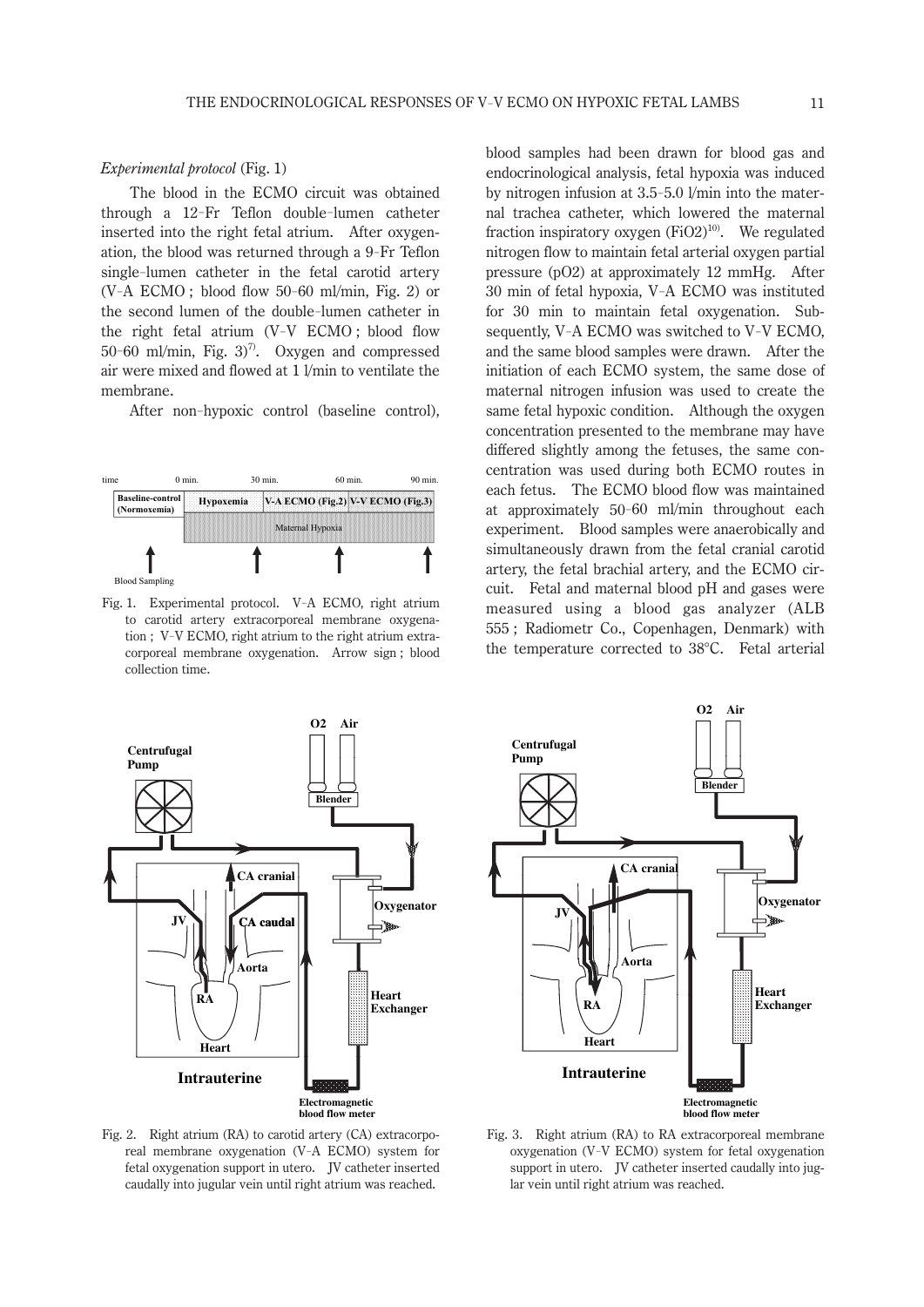blood pressure corrected for intra-amniotic pressure and FHR were analyzed every minute for 5 min prior to each blood sampling. The plasma ANP concentration was measured using modified radioimmunoassay<sup>11)</sup>. The sensitivity of the assay of ANP was 5 pg/ml. The inter- and intra-assay coefficients of variation in ANP were 4.7% and 6.4%. Concentrations of epinephrine and norepinephrine in the fetal plasma were measured after extraction with high performance liquid chromatography by electrochemical detection<sup>12)</sup>. Fig. 1 gives an overview of the experimental procedure.

# *Statistical analysis*

All data are presented as means±standard error (SE.). Statistical analysis was performed by Freedman-test. For fetal blood gas analysis, fetal blood pressure and fetal heart rate, when a significant *P* value was obtained, Wilcoxon signed rank test was used to compare the baseline control with hypoxemia and to compare V-A ECMO with V-V ECMO. Furthermore, after having performed similar statistics in ANP, epinephrine and norepinephrine, we compared hypoxemia with V-V ECMO and V-A ECMO using Bonferroni correction. All statistical analyses were performed using SPSS software (version 17.0, SPSS Co. Japan). A value of *p*<0.05 was considered significant.

## **Results**

# *Fetal arterial blood gases and pH*

Fetal cranial carotid arterial pO2 was reduced to  $12.7\pm0.8$  mmHg from  $19.4\pm3.1$  mmHg by reducing the FiO2 of the mother. After maintaining V-A

ECMO or V-V ECMO for 30 min, pO2 in the fetal cranial carotid artery recovered significantly from the hypoxic level to  $20.5 \pm 2.2$  mmHg ( $p < 0.05$ ) and 21.1  $\pm$ 2.7 mmHg ( $p$ <0.05), respectively. Carbon dioxide partial pressure (pCO2) in the fetal cranial carotid artery was not altered significantly throughout the experiments. Fetal cranial carotid arterial pH did not change significantly during fetal hypoxemia. After instituting V-A ECMO or V-V ECMO, fetal metabolic acidosis increased significantly from  $7.23 \pm 0.02$  to  $7.12 \pm 0.05$  ( $b < 0.05$ ) or  $7.09 \pm 0.05$ (*p<*0.05), respectively. (Table 1)

Blood gas data from the fetal brachial artery showed similar findings to those from the fetal cranial carotid artery. Fetal brachial arterial pH status during fetal hypoxemia  $(7.23 \pm 0.02)$  advanced significantly to acidosis during V-V ECMO  $(7.08 \pm 0.05)$ ;  $p < 0.05$ ), but not V-A ECMO (7.20 $\pm$ 0.03). Fetal brachial arterial pO2 was reduced from  $19.6 \pm 1.5$ mmHg to  $13.4 \pm 0.8$  mmHg by reducing maternal FiO2. After maintaining V-A ECMO or V-V ECMO for 30 min, fetal brachial arterial pO2 values recovered from the hypoxic level to 19.4±2.1 (*p<*0.05) or 17.8±1.6 mmHg (*p<*0.05), respectively. Fetal brachial arterial pCO2 was reduced to  $38.9 \pm 4.2$  mmHg from  $49.7 \pm 3.1$  mmHg during V-A ECMO but not V-V ECMO which was  $47.4 \pm 3.0$ mmHg. (Table 1)

# *Fetal heart rate and blood pressure*

FHR decreased from  $179 \pm 7$  bpm in the baseline control to  $155 \pm 11$  bpm during hypoxemia. After V-A ECMO, FHR increased to  $202 \pm 19$  bpm compared to the hypoxemia state. Then, FHR slightly decreased after V-V ECMO to  $175 \pm 6.1$  bpm. As a result, during this experiment, FHR did not show

|                        | <b>Baseline Control</b> | Hypoxemia       | V-A ECMO                | V-V ECMO                    |  |  |  |  |  |  |
|------------------------|-------------------------|-----------------|-------------------------|-----------------------------|--|--|--|--|--|--|
| Cranial carotid artery |                         |                 |                         |                             |  |  |  |  |  |  |
| pH                     | $7.25 \pm 0.01$         | $7.23 \pm 0.02$ | $7.12 \pm 0.05^{\circ}$ | $7.09 \pm 0.05^{\rm b}$     |  |  |  |  |  |  |
| pO2                    | $19.4 \pm 3.1$          | $12.7 \pm 0.8$  | $20.5 \pm 2.2^{\circ}$  | $21.1 \pm 2.7$ <sup>b</sup> |  |  |  |  |  |  |
| pCO <sub>2</sub>       | $37.7 \pm 3.1$          | $34.2 \pm 4.3$  | $37.0 \pm 3.3$          | $39.5 \pm 4.0$              |  |  |  |  |  |  |
| Brachial artery        |                         |                 |                         |                             |  |  |  |  |  |  |
| pH                     | $7.25 \pm 0.01$         | $7.21 \pm 0.02$ | $7.20 \pm 0.03$         | $7.08 \pm 0.05^b$           |  |  |  |  |  |  |
| pO2                    | $19.6 \pm 1.5$          | $13.4 \pm 0.8$  | $19.4 \pm 2.1^a$        | $17.8 \pm 1.6^b$            |  |  |  |  |  |  |
| pCO <sub>2</sub>       | $49.7 \pm 3.1$          | $45.9 \pm 3.0$  | $38.9 \pm 4.2$          | $47.4 \pm 3.0$              |  |  |  |  |  |  |
|                        |                         |                 |                         |                             |  |  |  |  |  |  |

| Table 1. | Change in fetal blood pH and gases |  |  |  |
|----------|------------------------------------|--|--|--|
|          |                                    |  |  |  |

All data are expressed as mean ±SE.

a : *p*<0.05 ; Hypoxemia vs. V-A ECMO<br>b : *p*<0.05 ; Hypoxemia vs. V-V ECMO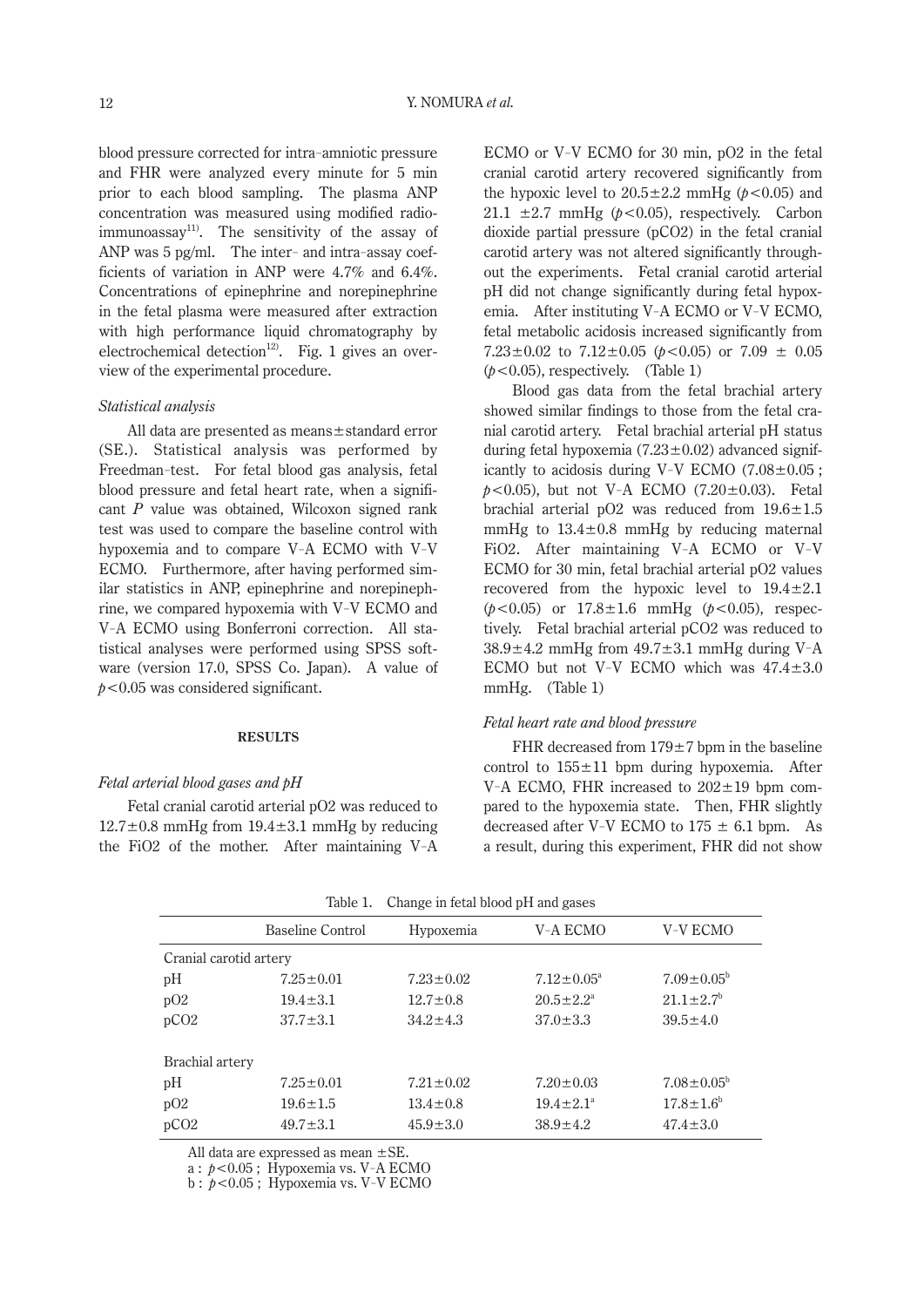a significant change. Fetal systolic (control :  $66\pm7$ mmHg) and diastolic (control;  $40\pm5$  mmHg) blood pressure did not change significantly either during these experiments. However, fetal blood pressure increased just after start of V-A ECMO, and tended to increase during this ECMO.

# *Fetal blood ANP concentration*

Fig. 4 shows fetal blood ANP concentrations in baseline control, hypoxic condition, V-A ECMO, and V-V ECMO. Fetal serum ANP concentrations increased from  $97 \pm 117$  pg/mL at baseline to  $137\pm59$  pg/mL after hypoxic stimulation with no significance. They increased to  $306 \pm 96$  pg/mL after instituting V-A ECMO and significantly decreased to 138  $\pm$ 36 pg/mL after instituting V-V-ECMO compared to that of after instituting V-A ECMO  $(p < 0.05)$ .

# *Fetal blood epinephrine/norepinephrine concentrations*

Figs. 5 and 6 show fetal blood epinephrine/norepinephrine concentrations in baseline-control, hypoxic condition, V-A ECMO and V-V ECMO.



Fig. 4. The plasma ANP concentration from fetal lambs caused hypoxemia after instituting V-A ECOM or V-V ECMO system  $(n=6)$ . Data are presented as the mean±SE. \* *p<*0.05.



Fig. 5. The plasma epinephrine concentration from fetal lambs caused hypoxemia after instituting V-A ECOM or  $V-V$  ECMO system  $(n=6)$ . Data are presented as mean±SE. \* *p<*0.05.

Fetal serum epinephrine concentrations significantly increased from  $0.03 \pm 0.01$  ng/mL at baseline to 0.17±0.08 ng/mL after hypoxic stimulation ( $p$ <0.05). They further increased to  $1.11 \pm 0.74$  ng/ mL after instituting V-A ECMO. They decreased to 0.70±0.30 ng/mL after instituting V-V ECMO compared to V-A ECMO without significant differences in concentrations between V-V ECMO and V-A ECMO.

Fetal blood norepinephrine concentrations significantly increased from  $0.52 \pm 0.12$  ng/mL at baseline to  $1.23 \pm 0.19$  ng/mL after hypoxic stimulation  $(b<0.05)$ . They further increased to  $2.99 \pm 1.01$  ng/ mL after instituting V-A ECMO. They decreased to 2.66±0.48 ng/mL after instituting V-V ECMO compared to V-A ECMO, without significant differences in concentrations between V-V ECMO and V-A ECMO.

#### **Discussion**

In recent years, ECMO has rapidly been developed for the management of respiratory/circulation assistance in neonatal medicine. We examined the impact of V-A ECMO or V-V ECMO on ANP, endocrinal factors of epinephrine and norepinephrine, fetal arterial blood gas, fetal heart rate, and fetal blood pressure in fetal-placental circulation. There has been no experiment on the effects of instituting V-A ECMO or V-V ECMO on fetal ANP, epinephrine, and norepinephrine.

Blood is obtained from the right fetal atrium and returned to the caudal carotid artery in V-A ECMO, while a catheter is placed into the right atrium through which blood is obtained and returned in V-V ECMO. V-A ECMO and V-V ECMO has a different site into which blood is returned, resulting in differences in their characteristics. Murata and



Fig. 6. The plasma norepinephrine concentration from fetal lambs caused hypoxemia after instituting V-A ECOM or  $V-V$  ECMO system  $(n=6)$ . Data are presented as mean±SE. \* *p<*0.05.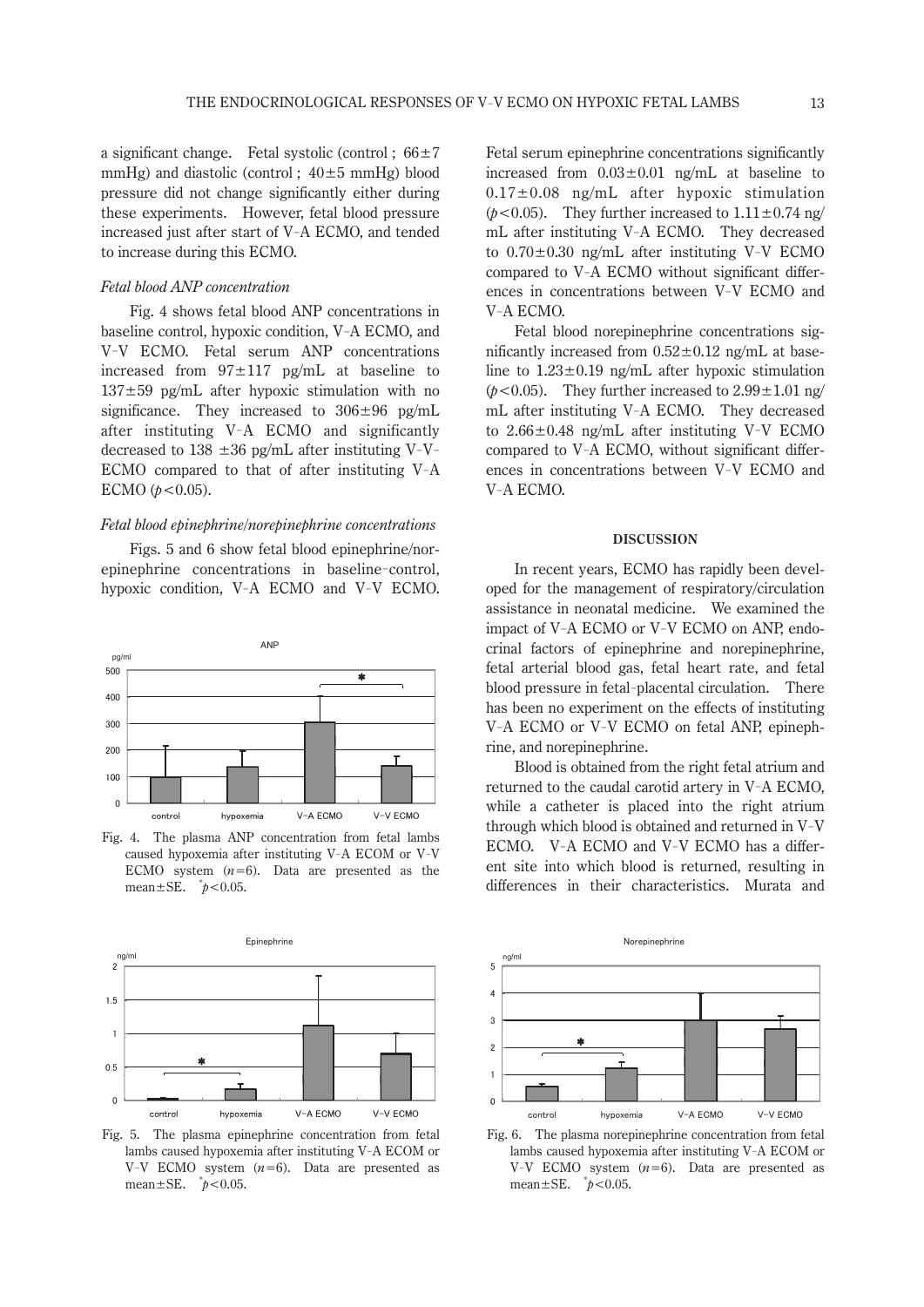coworkers reported the usefulness of fetal oxygenation by V-A ECMO when the mothers were kept under hypoxic conditions in the presence of fetalplacental circulation after preparing the chronic fetal sheep experiment model<sup>3)</sup>. In V-A ECMO, blood is returned to the carotid artery skipping the heart, which might therefore be suitable as a circulating system that assists cardiac function in cases with lowered cardiac function. Nakamura and cowork $ers<sup>13)</sup>$  reported in a newborn dog study that oxygenation of the coronary artery is maintained because oxygenated blood is sent to the carotid artery and then reaches the left atrium via the pulmonary artery and then the pulmonary vein by a left-toright shunt via the ductus arteriosus. Accordingly, in fetuses with right-to-left shunts via the ductus arteriosus, blood oxygenated by V-A ECMO and sent into the carotid artery has difficulty reaching the left atrium, and thus blood oxygen saturation in the left atrium was low during  $V-A$  ECMO<sup>4</sup>. V-V ECMO, on the other hand, returns blood into the right atrium, so fetal circulation is thus more physiologic. The blood flow rate into the heart is greater with better oxygen supply when returning oxygenated blood into the right atrium via the umbilical artery than when returning blood into the carotid artery4,14). Although returning blood into the umbilical vein is difficult inside the uterus, returning blood into the right atrium seems to obtain a similar effect to that obtained by returning blood into the umbilical vein. In the present experiment, V-V ECMO was as favorable as V-A ECMO in oxygenation and as effective in improving fetal hypoxemia. However, V-V ECMO was instituted subsequently to instituting V-A ECMO, and it took 60 minutes to institute all ECMOs, resulting in advanced acidosis during V-V ECMO. In the present study, the blood flow rate in the ECMO circuit was 50 mL/min (approximately 25 mL/kg/min), at which advanced acidosis could not possibly be controlled due to insufficient circulating blood volume. Development of a catheter ensuring higher flow rates is necessary to prevent advanced acidosis in the hypoxic condition. Since oxygen constricts the blood vessels $^{15}$ , an influx of highly oxygenated blood may have induced contractions of the peripheral vessels, and consideration of optimum oxygen concentration in ECMO circuit also seemed necessary.

Although neither change showed significance, fetal heart rate increased during the ECMO and fetal blood pressure had risen just after the start of V-A ECMO. Epinephrine and norepinephrine have

major roles in the stress reaction to elevate heart rate and/or blood pressure. Hypoxic stress on a fetus increases epinephrine and norepinephrine levels. In the present experiment, fetal serum epinephrine and norepinephrine concentrations increased in association with hypoxic stimulation. Since the results of epinephrine and norepinephrine measured were high at the same time, ECMO was considered as stress for fetuses. However after instituting V-V ECMO, both concentrations showed no significant differences from those after instituting V-A ECMO. This result supported that there were different influences on fetuses between V-A ECMO and V-V ECMO. V-V ECMO was less hypoxic and a less traumatic system for fetuses, because epinephrine and norepinephrine concentrations did not show significant increases after instituting V-V ECMO compared to V-A ECMO.

ANP is a hormone that consists of 28 amino acids. It is now well established that ANP plays a major role in cardiovascular regulation through their natriuretic, diuretic, and vasorelaxant activities, as well as the end-organ activities that suppress cardiac hypertrophy and fibrosis and cardiomyocyte apoptosis $16$ . In fetuses, levels of ANP are higher than in adults<sup>17</sup>. Factors stimulating ANP secretion in fetuses include the volume burden on circulation, high osmotic pressure, hypoxic stimuli, and vasoconstricting effectors $^{18}$ . In animal experiments, increases in ANP found in association with administration of normal saline in fetal sheep $14,19,20$ and ANP secretion in association with the volume burden on fetal circulating blood volume $14,19,20$ ) were reported. It was also reported that the N-terminal peptide value of pro-atrial natriuretic peptides (a precursor of ANP) in umbilical arterial blood may increase when abnormal blood pressure is found in the mother or when fetal hypoxemia occurs during delivery, which is thus a sign of placental insufficiency and/or fetal heart failure<sup>21)</sup>. Furthermore, fetal blood ANP concentrations were reported to have continuously high levels under chronic hypoxic stimulation<sup>9)</sup>. Vasoconstricting effectors, such as angiotensin II, phenylephrine, vasopressin, and endothelin, are also known to act as factors affecting ANP stimulation. In the present study, ANP increased after instituting V-A ECMO and then significantly decreased after instituting V-V ECMO. Contrary to V-A ECMO that returns blood into the carotid artery skipping the heart, V-V ECMO that returns blood into the right atrium was expected to have higher ANP considering the vol-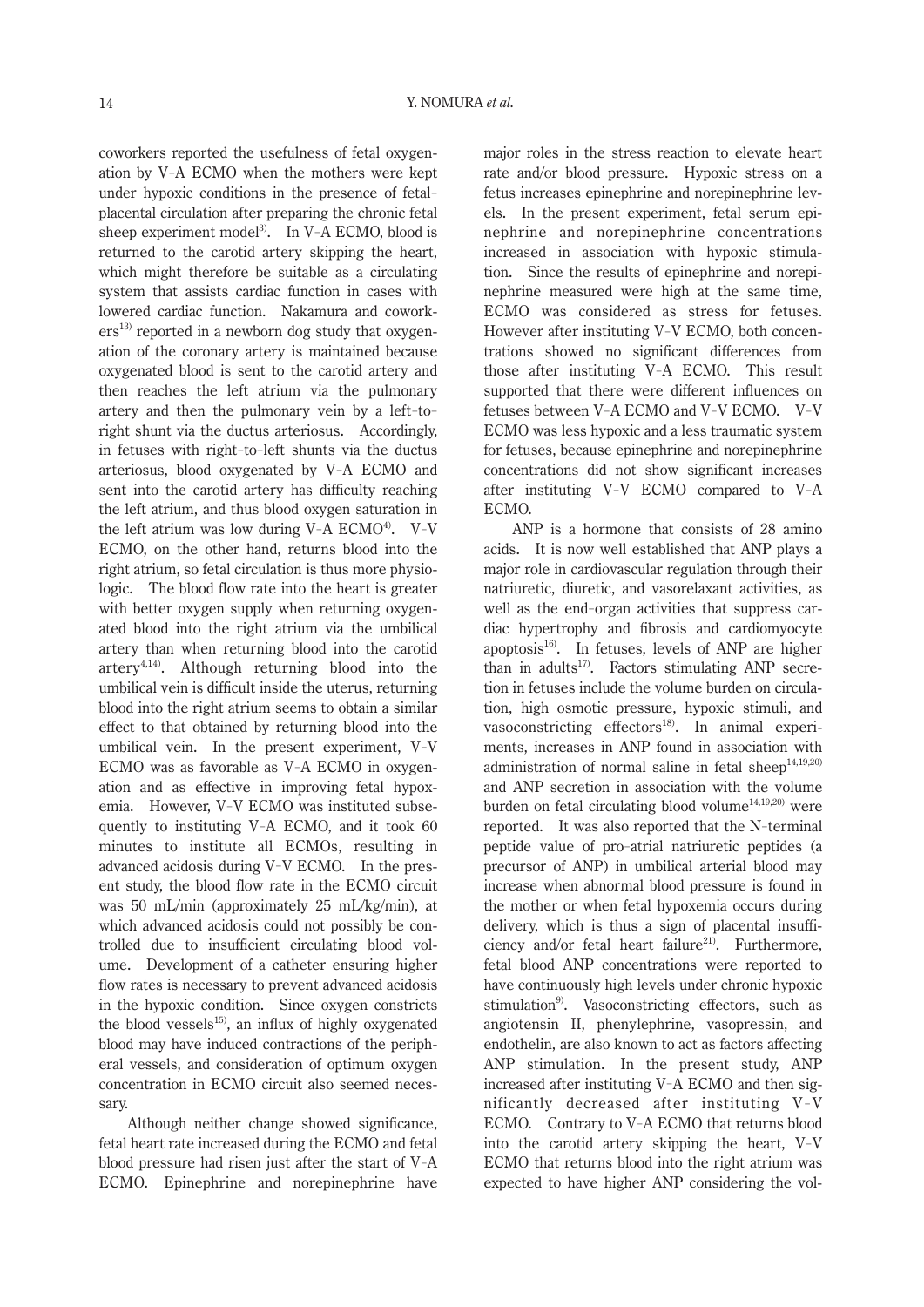ume burden on the atrium. The present results, however, did not support this assumption. In V-A ECMO, ANP was high possibly because of the combination of multiple factors, such as expected insufficient oxygenation of the heart in fetuses with elevated heart rates due to decreases in venous return or without pulmonary circulation due to lack of pulmonary respiration. For surgical invasion in fetuses, V-V ECMO is less invasive than V-A ECMO because the former involves only the jugular vein.

In conclusion, it was suggested that V-V ECMO was a less invasive treatment than V-A ECMO for fetal hearts, because ANP, a cardiac distress index<sup>22)</sup>. was significantly lower in V-V ECMO than in V-A ECMO. However, it has the drawback of advanced acidosis, therefore the development of better catheters is necessary in future.

# **REFERENCES**

- 1. Bartlett RH, Gazzaniga AB, Jefferies MR. Extracorporeal membrane oxygenation (ECMO) cardiopulmonary support in infants. Trans Am Soc Artif Intern Organs, **22** : 80- 93, 1976.
- 2. Schaible T, Hermle D, Loersch F, Demirakca S, Reinshagen K, Varnholt V. A 20- [year experience](http://www.ncbi.nlm.nih.gov/pubmed/20425105) [on neonatal extracorporeal membrane oxygenation](http://www.ncbi.nlm.nih.gov/pubmed/20425105) [in a referral center.](http://www.ncbi.nlm.nih.gov/pubmed/20425105) Intensive Care Med, **36** : 1229- 1234, 2010.
- 3. Murata Y, Ibara S, Quilligan EJ, Oka S, Endo C, Fujimori K, Kamimura T. Effects of extracorporeal membrane oxygenation (ECMO) on fetal lambs. J Matern Fetal Med, **4** : 46- 50, 1995.
- 4. Murata Y, Fujimori K, Quilligan EJ, Nagata N, Ibara S, Hirano T, Kamimura T. Cardiac oxygenation by extracorporeal membrane oxygenation in exteriorized fetal lambs. Am J Obstet Gynecol, **174** : 864- 870, 1996.
- 5. Andrews AF, Klein MD, Toomasian JM, Roloff DW, Bratlett RH. Venovenous extracorporeal membrane oxygenation in neonates with respiratory failure. J Pediat Surg, **18** : 339- 346, 1983.
- 6. Zahraa JN, Moler FW, Annich GM, Maxvold NJ, Bartlett RH, Custer JR. Venovenous versus venoarterial extracorporeal life support for pediatric respiratory failure : are there differences in survival and acute complications? Critical Care Medicine, **28** : 521- 525, 2000.
- 7. Fujimori K, Nomura Y, Kato K, Shiroto T, Ishida T, Sato A. The effects of veno-venous extracorporeal membrane oxygenation on hypoxic fetal lambs. The J Mater-Fet Neonat Med, **16** : 119- 124, 2004.
- 8. Fujimori K, Endo C, Kin S, Funata Y, Araki T, Sato

A, Murata Y. [Endocrinologic and biophysical](http://www.ncbi.nlm.nih.gov/pubmed/8059828) [responses to prolonged \(24-](http://www.ncbi.nlm.nih.gov/pubmed/8059828) hour) hypoxemia in [fetal goats.](http://www.ncbi.nlm.nih.gov/pubmed/8059828) Am J Obstet Gynecol, **171** : 470- 477, 1994.

- 9. Yamada J, Fujimori K, Ishida T, Sanpei M, Honda S, Sato A. Plasma endothelin-1 and atrial natriuretic peptide levels during prolonged (24- h) non-acidemic hypoxemia in fetal goats. J Maternal Fetal Med, **10** : 409- 413, 2001.
- 10. Gleed RD, Poore ER, Figueroa JP, Nathanielsz PW. Modification of maternal and fetal oxygenation with the use of tracheal gas infusion. Am J Obstet Gynecol, **155** : 429- 435, 1986.
- 11. Takei Y, Ando K, Kawakami M. [Atrial natriuretic](http://www.ncbi.nlm.nih.gov/pubmed/1474340) [peptide in eel plasma, heart and brain character](http://www.ncbi.nlm.nih.gov/pubmed/1474340)[ized by homologous radioimmunoassay.](http://www.ncbi.nlm.nih.gov/pubmed/1474340) J Endocrinol, **135** : 325- 331, 1992.
- 12. Maruta K, Fujita K, Ito, S. Liquid Chromatography of Plasma Catecholamine with Electrochemical Detection, after Treatment with Boric Acid Gel. Clin Chem, **30** : 1271- 1273, 1984.
- 13. Nakamura T, Takata M, Arai M, Nakagawa S, Miyasaka K. The effect of left-to-right shunting on coronary oxygenation during extracorporeal membrane oxygenation. J Pediatr Surg, **34** : 981- 985, 1999.
- 14. Miner LK, Cheung CY, Brace RA. Autonomic modulation of fetal atrial natriuretic factor and urine flow response to vascular volume expansion. Am J Obstet Gynecol, **159** : 1341- 1346, 1988.
- 15. Wheeler EC, Brenner ZR. [Peripheral vascular](http://www.ncbi.nlm.nih.gov/pubmed/7493255) [anatomy, physiology, and pathophysiology.](http://www.ncbi.nlm.nih.gov/pubmed/7493255) AACN Clin Issues, **6** : 505- 514, 1995.
- 16. Misono KS, Philo JS, Arakawa T, Ogata CM, Qiu Y, Ogawa H, Young HS. [Structure, signaling mecha](http://www.ncbi.nlm.nih.gov/pubmed/21375693)[nism and regulation of the natriuretic peptide](http://www.ncbi.nlm.nih.gov/pubmed/21375693) [receptor guanylate cyclase.](http://www.ncbi.nlm.nih.gov/pubmed/21375693) FEBS J, **278** : 1818- 1829, 2011.
- 17. Das BB, Raj S, Solinger R. [Natriuretic peptides](http://www.ncbi.nlm.nih.gov/pubmed/19149543) [in cardiovascular diseases of fetus, infants and chil](http://www.ncbi.nlm.nih.gov/pubmed/19149543)[dren.](http://www.ncbi.nlm.nih.gov/pubmed/19149543) Cardiovasc Hematol Agents Med Chem, **7** : 43- 51, 2009.
- 18. Vicky C, Leigh E. Natriuretic Peptidesduring Development of the Fetal Heart and Circulation. Endocrinology, **144** : 2191- 2194, 2003.
- 19. Brace RA. Fetal blood volume, urine flow, swallowing, and amniotic volume responses to longterm infusion of saline. Am J Obstet Gynecol, **161** : 1049- 1054, 1989.
- 20. Ross MG, Ervin MG, Lam RW, Leake RD, Fisher DA. Fetal atrial natriuretic factor and arginine vasopressin responses to hyperosmolality and hypervolemia. Pediatr Res, **24** : 318- 321, 1988.
- 21. Kaarin M, Olli V, Pentti J, Juha R. Umbilical artery N-terminal peptide of proatrial natriuretic